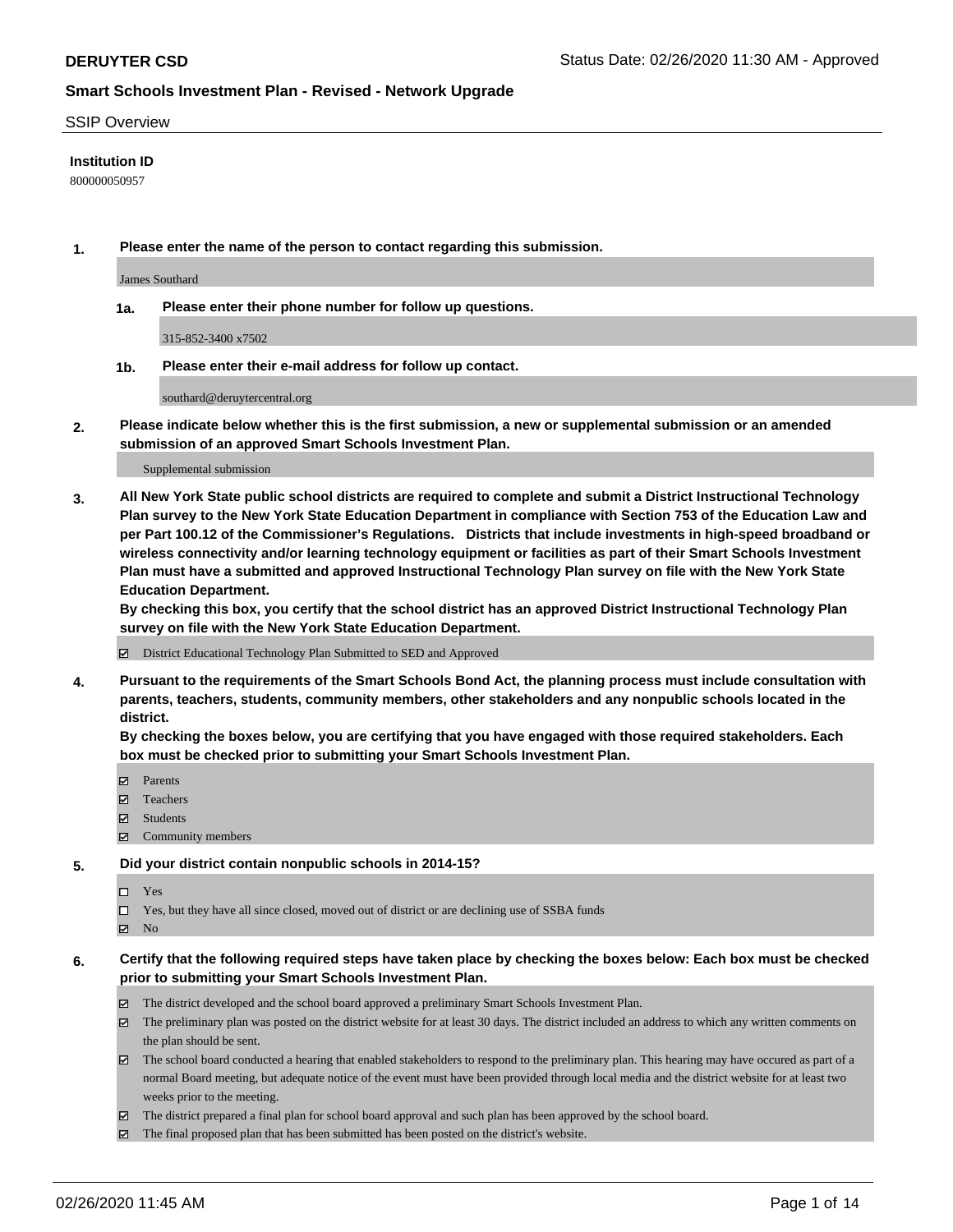SSIP Overview

**6a. Please upload the proposed Smart Schools Investment Plan (SSIP) that was posted on the district's website, along with any supporting materials. Note that this should be different than your recently submitted Educational Technology Survey. The Final SSIP, as approved by the School Board, should also be posted on the website and remain there during the course of the projects contained therein.**

updatedSSIP.pdf

**6b. Enter the webpage address where the final Smart Schools Investment Plan is posted. The Plan should remain posted for the life of the included projects.**

http://www.deruytercentral.org/tfiles/folder512/updatedSSIP.pdf

**7. Please enter an estimate of the total number of students and staff that will benefit from this Smart Schools Investment Plan based on the cumulative projects submitted to date.**

550

**8. An LEA/School District may partner with one or more other LEA/School Districts to form a consortium to pool Smart Schools Bond Act funds for a project that meets all other Smart School Bond Act requirements. Each school district participating in the consortium will need to file an approved Smart Schools Investment Plan for the project and submit a signed Memorandum of Understanding that sets forth the details of the consortium including the roles of each respective district.**

 $\Box$  The district plans to participate in a consortium to partner with other school district(s) to implement a Smart Schools project.

#### **9. Please enter the name and 6-digit SED Code for each LEA/School District participating in the Consortium.**

| Partner LEA/District | <b>ISED BEDS Code</b> |
|----------------------|-----------------------|
| (No Response)        | (No Response)         |

#### **10. Please upload a signed Memorandum of Understanding with all of the participating Consortium partners.**

(No Response)

**11. Your district's Smart Schools Bond Act Allocation is:**

\$539,745

#### **12. Final 2014-15 BEDS Enrollment to calculate Nonpublic Sharing Requirement**

|            | Public Enrollment | Nonpublic Enrollment | Total Enrollment | Nonpublic Percentage |
|------------|-------------------|----------------------|------------------|----------------------|
| Enrollment | 401               |                      | 401.00           | 0.00                 |

**13. This table compares each category budget total, as entered in that category's page, to the total expenditures listed in the category's expenditure table. Any discrepancies between the two must be resolved before submission.**

|                                          | Sub-Allocations | <b>Expenditure Totals</b> | <b>Difference</b> |
|------------------------------------------|-----------------|---------------------------|-------------------|
| <b>School Connectivity</b>               | 313,750.00      | 313,750.00                | 0.00              |
| Connectivity Projects for<br>Communities | 0.00            | 0.00                      | 0.00              |
| Classroom Technology                     | 0.00            | 0.00                      | 0.00              |
| Pre-Kindergarten Classrooms              | 0.00            | 0.00                      | 0.00              |
| Replace Transportable<br>Classrooms      | 0.00            | 0.00                      | 0.00              |
| <b>High-Tech Security Features</b>       | 0.00            | 0.00                      | 0.00              |
| Nonpublic Loan                           | 0.00            | 0.00                      | 0.00              |
| Totals:                                  |                 |                           |                   |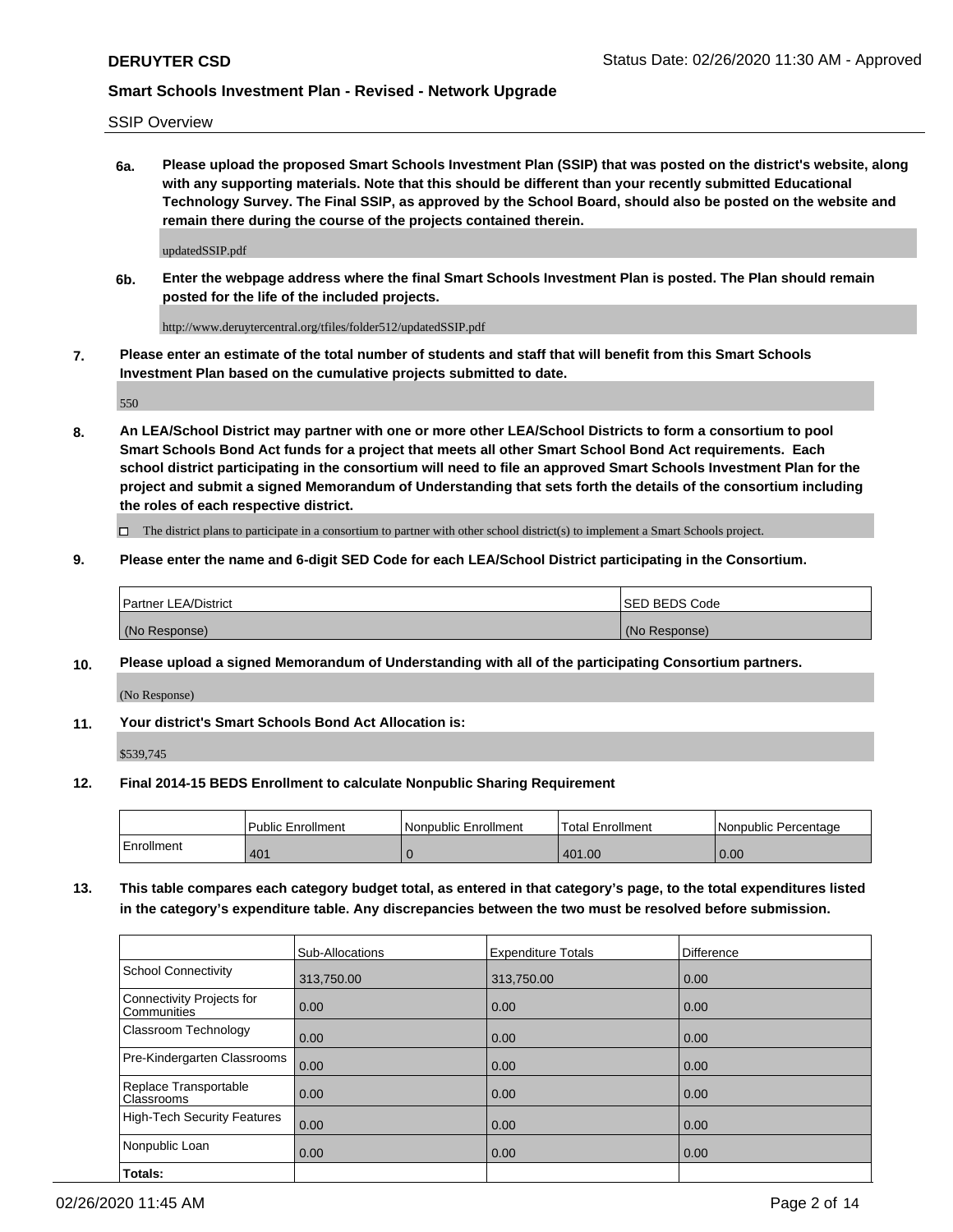SSIP Overview

| <b>Sub-Allocations</b> | Totals<br>i Expenditure | <b>Difference</b> |
|------------------------|-------------------------|-------------------|
| 313,750                | 313,750                 | 0                 |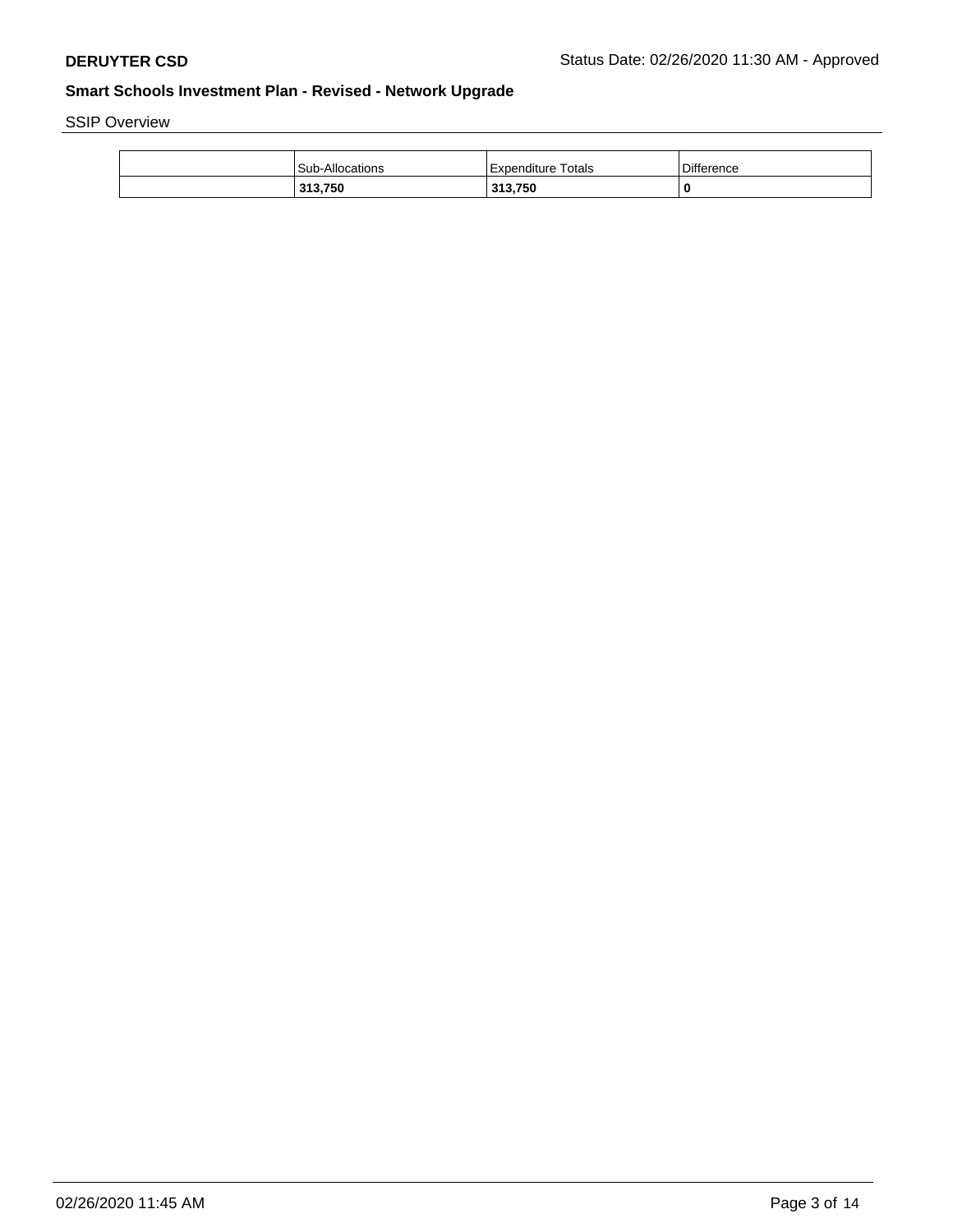School Connectivity

- **1. In order for students and faculty to receive the maximum benefit from the technology made available under the Smart Schools Bond Act, their school buildings must possess sufficient connectivity infrastructure to ensure that devices can be used during the school day. Smart Schools Investment Plans must demonstrate that:**
	- **• sufficient infrastructure that meets the Federal Communications Commission's 100 Mbps per 1,000 students standard currently exists in the buildings where new devices will be deployed, or**
	- **• is a planned use of a portion of Smart Schools Bond Act funds, or**
	- **• is under development through another funding source.**

**Smart Schools Bond Act funds used for technology infrastructure or classroom technology investments must increase the number of school buildings that meet or exceed the minimum speed standard of 100 Mbps per 1,000 students and staff within 12 months. This standard may be met on either a contracted 24/7 firm service or a "burstable" capability. If the standard is met under the burstable criteria, it must be:**

**1. Specifically codified in a service contract with a provider, and**

**2. Guaranteed to be available to all students and devices as needed, particularly during periods of high demand, such as computer-based testing (CBT) periods.**

**Please describe how your district already meets or is planning to meet this standard within 12 months of plan submission.**

This proposed network connectivity project meets and surpasses the FCC minimum speed requirement.

**1a. If a district believes that it will be impossible to meet this standard within 12 months, it may apply for a waiver of this requirement, as described on the Smart Schools website. The waiver must be filed and approved by SED prior to submitting this survey.**

 $\Box$  By checking this box, you are certifying that the school district has an approved waiver of this requirement on file with the New York State Education Department.

**2. Connectivity Speed Calculator (Required). If the district currently meets the required speed, enter "Currently Met" in the last box: Expected Date When Required Speed Will be Met.**

|                         | l Number of     | Reauired Speed | Current Speed in Expected Speed |                | <b>Expected Date</b>                |
|-------------------------|-----------------|----------------|---------------------------------|----------------|-------------------------------------|
|                         | <b>Students</b> | l in Mbps      | l Mbps                          | to be Attained | When Required                       |
|                         |                 |                |                                 |                | Within 12 Months ISpeed Will be Met |
| <b>Calculated Speed</b> | 400             | 40.00          | 100                             | 1000           | currently met                       |

## **3. Describe how you intend to use Smart Schools Bond Act funds for high-speed broadband and/or wireless connectivity projects in school buildings.**

Smart Schools Bond Act funds will be used to purchase upgraded equipment for all district data wiring closets. Equipment will included network switches, power management systems, and wireless network infrastructure. This upgraded equipment will increase user bandwidth capacity and allow for greater saturation, stability and capacity of the district's wireless network.

**4. Describe the linkage between the district's District Instructional Technology Plan and how the proposed projects will improve teaching and learning. (There should be a link between your response to this question and your responses to Question 1 in Section IV - NYSED Initiatives Alignment: "Explain how the district use of instructional technology will serve as a part of a comprehensive and sustained effort to support rigorous academic standards attainment and performance improvement for students."** 

## **Your answer should also align with your answers to the questions in Section II - Strategic Technology Planning and the associated Action Steps in Section III - Action Plan.)**

The district's instructional technology plan increases the use of internet connected devices in the classroom. Students will use their access to digital connectivity and technology to communicate and work collaboratively to support individual learning and contribute to the learning of others. They will use critical thinking skills to conduct research, solve problems, and make informed decisions while incorporating appropriate digital tools and resources. Our students will learn human, cultural, and societal issues related to technology and practice ethical behavior. This network connectivity project enables our district to provide a connection that is secure, reliable, fast and scalable. This project is critical for the successful implementation of next generation technology use within the educational environment.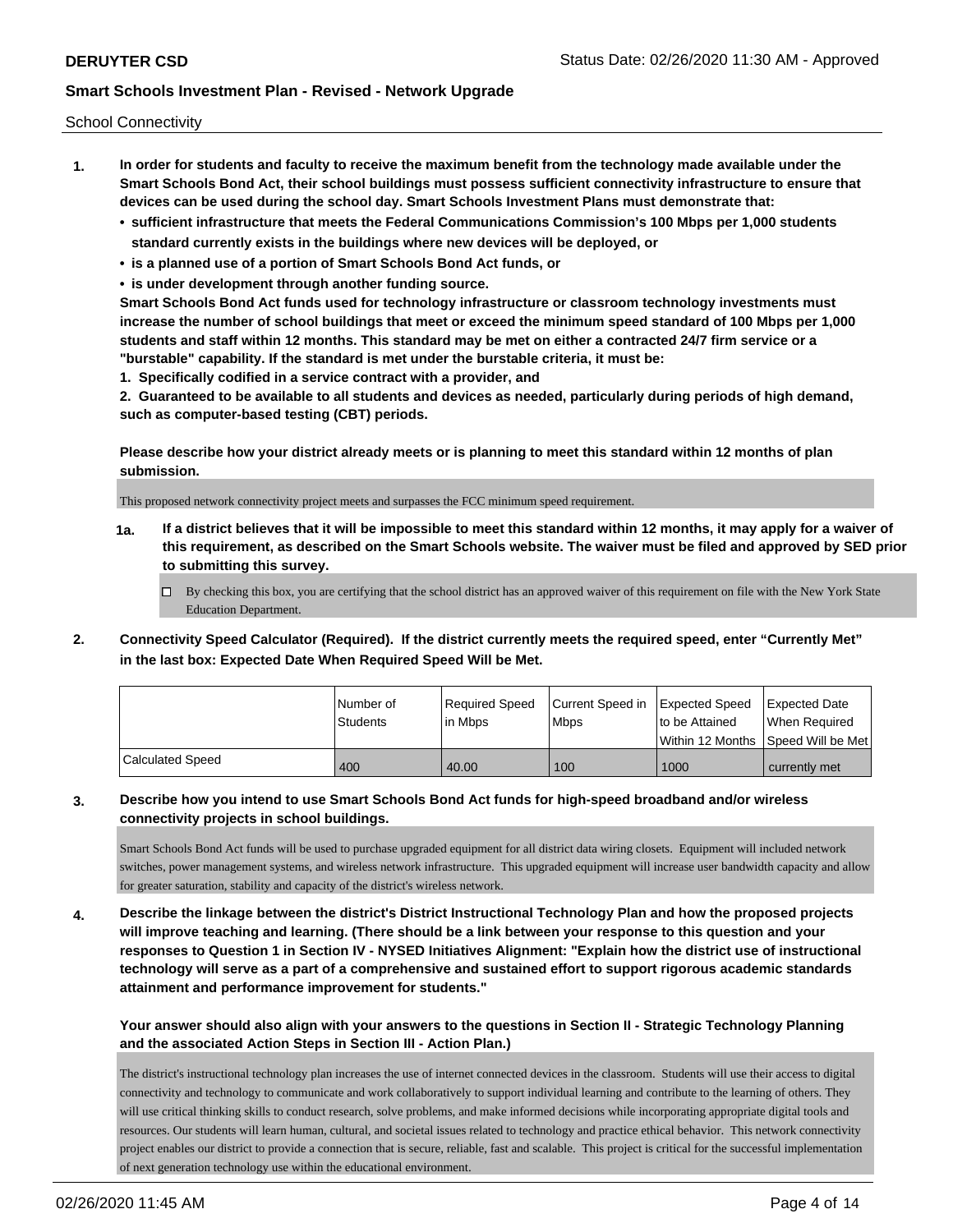School Connectivity

**5. If the district wishes to have students and staff access the Internet from wireless devices within the school building, or in close proximity to it, it must first ensure that it has a robust Wi-Fi network in place that has sufficient bandwidth to meet user demand.**

**Please describe how you have quantified this demand and how you plan to meet this demand.**

This proposed network connectivity project upgrades district-wide wireless infrastructure. Additional access-points will be added to the existing WiFi network for greater saturation, speed and user capacity. The proposed project also included new network wiring from each access point to the nearest data closet.

**6. Smart Schools plans with any expenditures in the School Connectivity category require a project number from the Office of Facilities Planning. Districts must submit an SSBA LOI and receive project numbers prior to submitting the SSIP. As indicated on the LOI, some projects may be eligible for a streamlined review and will not require a building permit.**

**Please indicate on a separate row each project number given to you by the Office of Facilities Planning.**

| <b>Project Number</b> |  |
|-----------------------|--|
| 25-03-01-04-7-999-001 |  |

**7. Certain high-tech security and connectivity infrastructure projects may be eligible for an expedited review process as determined by the Office of Facilities Planning.**

**Was your project deemed eligible for streamlined review?**

No

#### **8. Include the name and license number of the architect or engineer of record.**

| Name                                        | License Number |
|---------------------------------------------|----------------|
| <b>Christopher Crolius/March Associates</b> | 22954          |

#### **9. Public Expenditures – Loanable (Counts toward the nonpublic loan calculation)**

| <b>PUBLIC</b> Items to be | Quantity  |             | <b>Total Cost</b>                  |
|---------------------------|-----------|-------------|------------------------------------|
| (No Response)             | l (No     | (No         | $\overline{0.00}$                  |
|                           |           |             |                                    |
|                           | Purchased | l Response) | Cost Per Item<br>Response)<br>0.00 |

#### **10. Public Expenditures – Non-Loanable (Does not count toward nonpublic loan calculation)**

| Select the allowable expenditure<br>type. | <b>PUBLIC</b> Items to be purchased                     | Quantity    | Cost per Item | <b>Total Cost</b> |
|-------------------------------------------|---------------------------------------------------------|-------------|---------------|-------------------|
| Repeat to add another item under          |                                                         |             |               |                   |
| each type.                                |                                                         |             |               |                   |
| <b>Network/Access Costs</b>               | Wireless Access Point                                   | 61          | 900.00        | 54,900.00         |
| <b>Connections/Components</b>             | Data Cabling Installation                               |             | 85,000,00     | 85,000,00         |
| <b>Connections/Components</b>             | Install Multi-mode fiber to annex from<br>main building | $\mathbf 1$ | 21,000.00     | 21,000.00         |
| <b>Connections/Components</b>             | 1 Foot CAT6 cable                                       | 150         | 5.00          | 750.00            |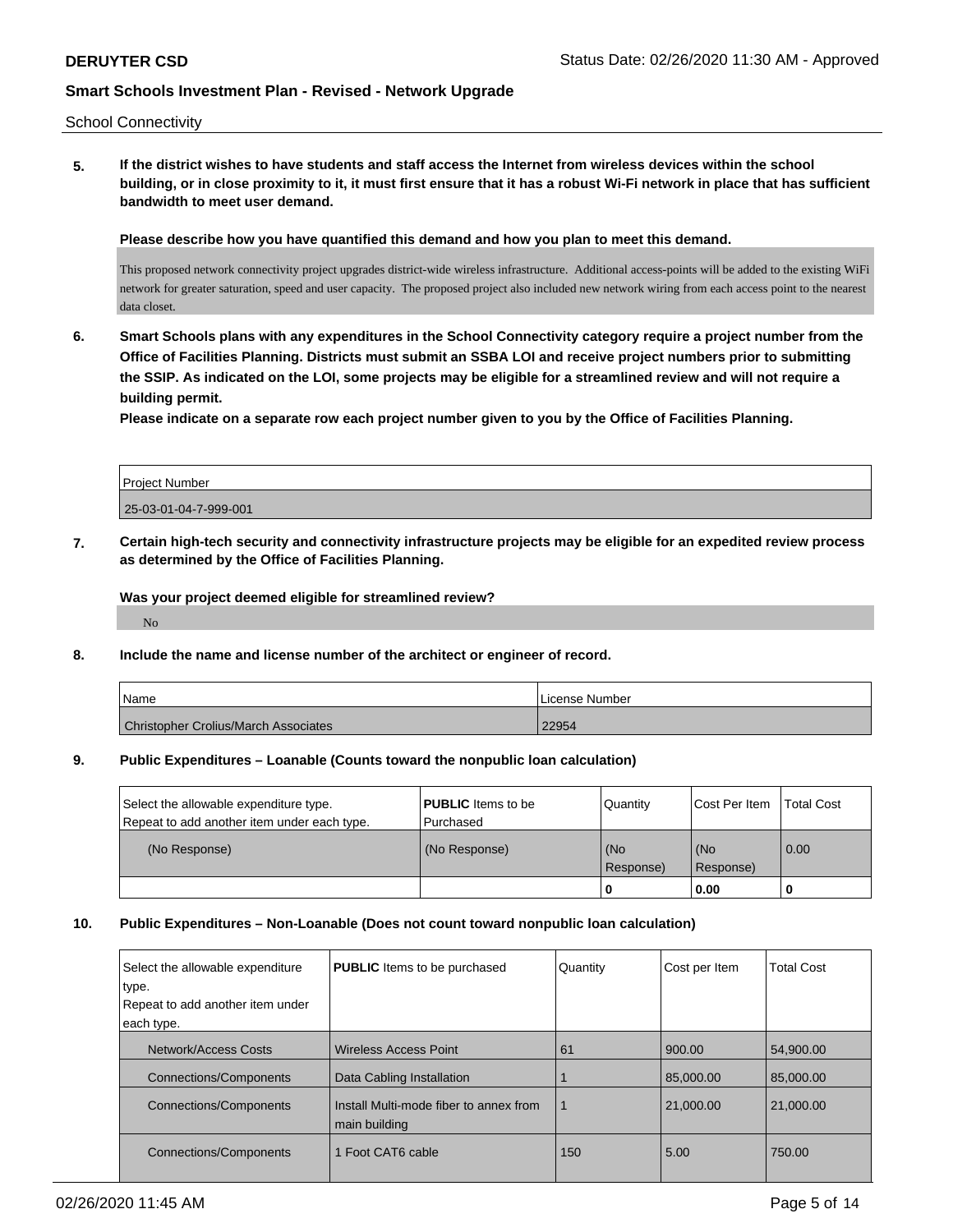# School Connectivity

| Select the allowable expenditure<br>type.<br>Repeat to add another item under<br>each type. | <b>PUBLIC</b> Items to be purchased                   | Quantity | Cost per Item | <b>Total Cost</b> |
|---------------------------------------------------------------------------------------------|-------------------------------------------------------|----------|---------------|-------------------|
| Connections/Components                                                                      | Add Panelboard, outlets, and data<br>cabinet to annex |          | 28,000.00     | 28,000,00         |
| <b>Network/Access Costs</b>                                                                 | 48 Port Network Switch                                | 3        | 5,000.00      | 15,000.00         |
| <b>Professional Services</b>                                                                | <b>Architect/Engineer Fees</b>                        |          | 15,000.00     | 15,000.00         |
| <b>Connections/Components</b>                                                               | Add circuits at each existing data<br>closet          |          | 21,000.00     | 21,000.00         |
| Network/Access Costs                                                                        | <b>SMART UPS</b>                                      | 2        | 3,000.00      | 6,000.00          |
| Connections/Components                                                                      | Wireless Access Point Installation                    | 61       | 1,100.00      | 67,100.00         |
|                                                                                             |                                                       | 282      | 180,005.00    | 313,750           |

## **11. Final 2014-15 BEDS Enrollment to calculate Nonpublic Sharing Requirement (no changes allowed.)**

|            | Public Enrollment | Nonpublic Enrollment | 'Total Enrollment | Nonpublic Percentage |
|------------|-------------------|----------------------|-------------------|----------------------|
| Enrollment | 401               |                      | 401.00            | 0.00                 |

## **12. Total Public Budget - Loanable (Counts toward the nonpublic loan calculation)**

|                                                             | Public Allocations | <b>Estimated Nonpublic Loan</b><br>Amount | <b>Estimated Total Sub-Allocations</b> |
|-------------------------------------------------------------|--------------------|-------------------------------------------|----------------------------------------|
| Network/Access Costs                                        | (No Response)      | 0.00                                      | 0.00                                   |
| School Internal Connections and (No Response)<br>Components |                    | 0.00                                      | 0.00                                   |
| Other                                                       | (No Response)      | 0.00                                      | 0.00                                   |
| Totals:                                                     | 0.00               | 0                                         |                                        |

### **13. Total Public Budget – Non-Loanable (Does not count toward the nonpublic loan calculation)**

|                                            | Sub-<br>Allocation |
|--------------------------------------------|--------------------|
| Network/Access Costs                       | 75,900.00          |
| <b>Outside Plant Costs</b>                 | 0.00               |
| School Internal Connections and Components | 222,850.00         |
| Professional Services                      | 15,000.00          |
| Testing                                    | 0.00               |
| <b>Other Upfront Costs</b>                 | 0.00               |
| <b>Other Costs</b>                         | (No Response)      |
| Totals:                                    | 313,750.00         |

## **14. School Connectivity Totals**

|                                  | Total.<br>Allocations<br>Sub<br>$\mathbf{r}$ |
|----------------------------------|----------------------------------------------|
| <b>Total Loanable Items</b><br>. |                                              |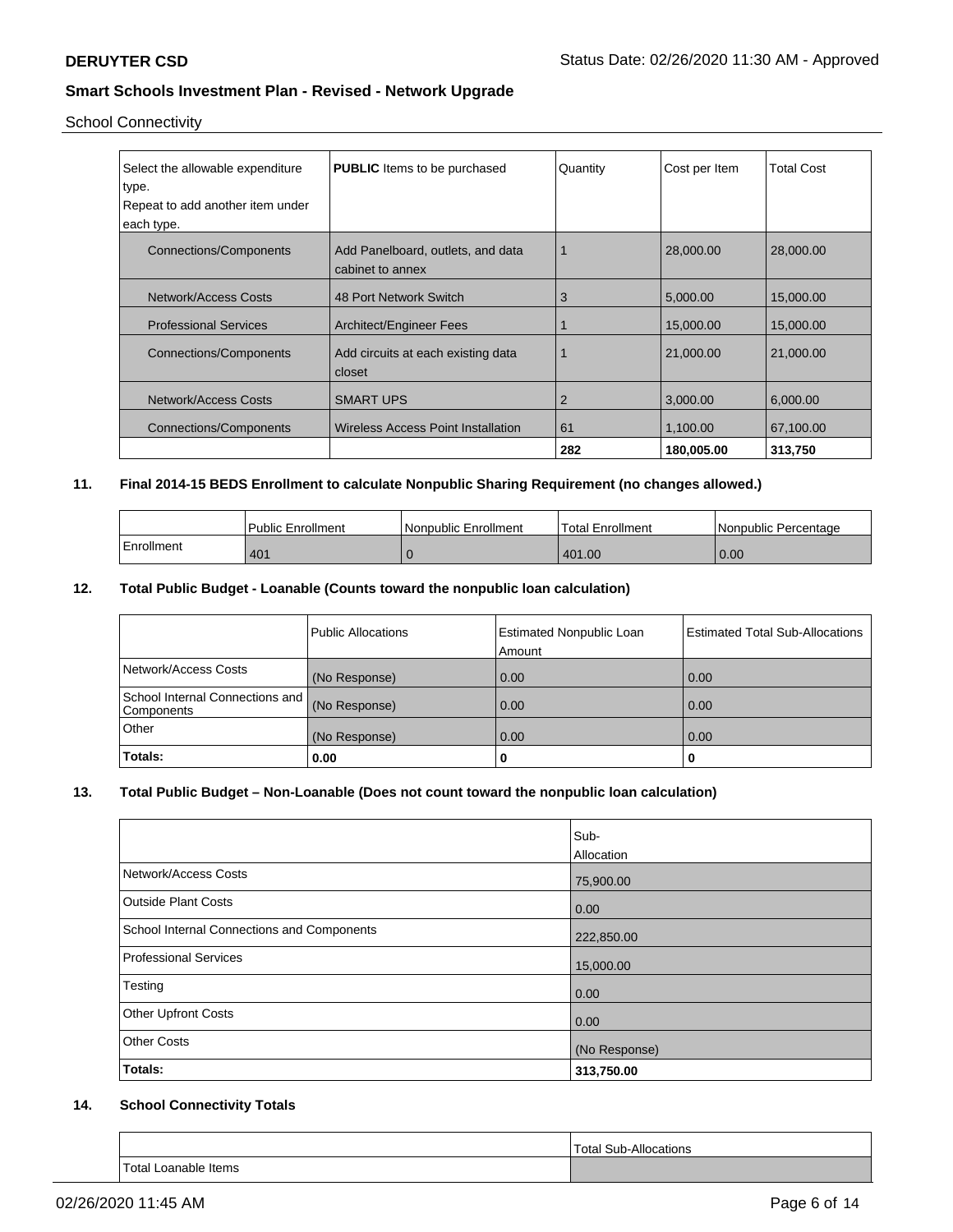School Connectivity

|                          | Total Sub-Allocations |
|--------------------------|-----------------------|
|                          | 0.00                  |
| Total Non-Ioanable Items | 313,750.00            |
| Totals:                  | 313,750               |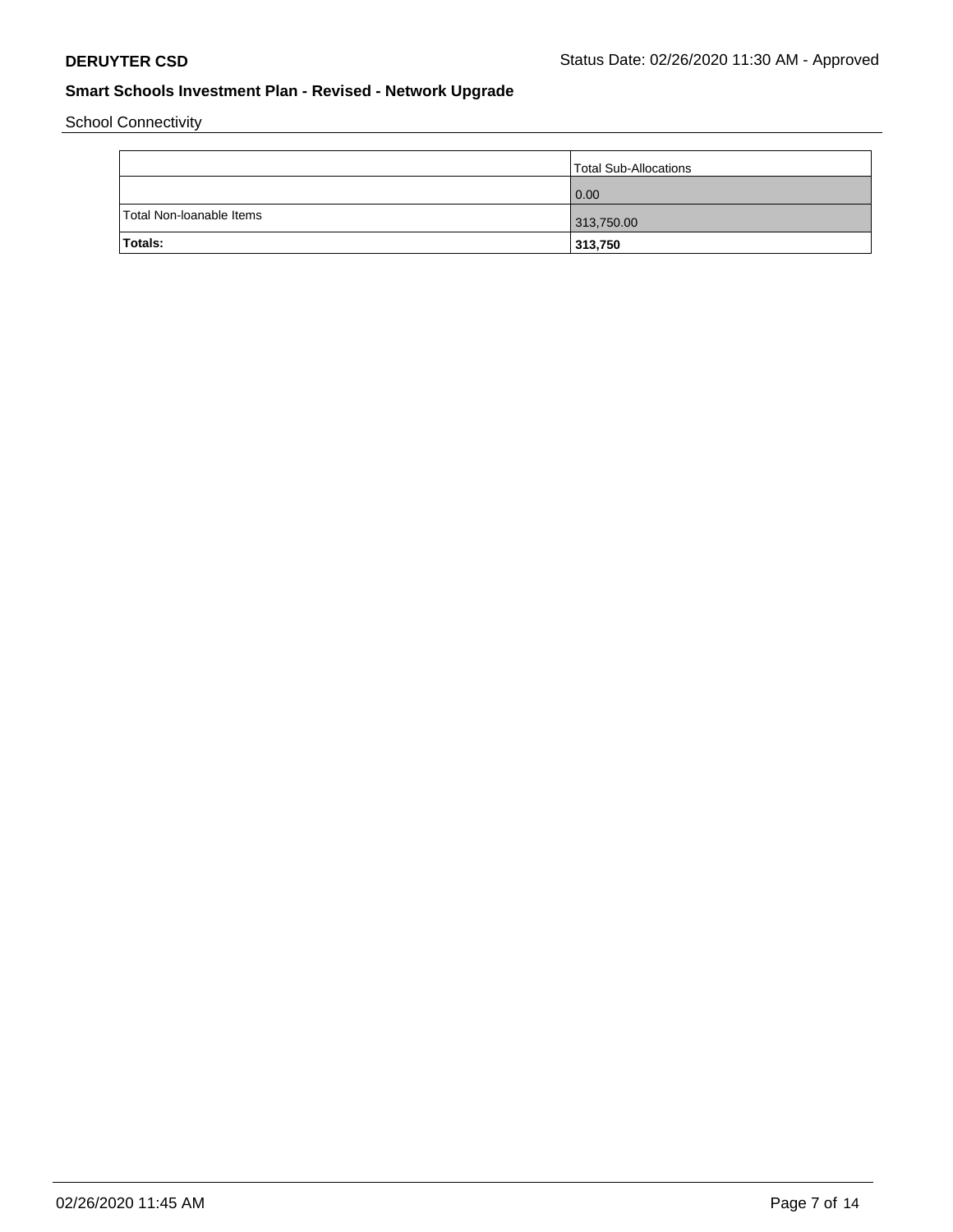Community Connectivity (Broadband and Wireless)

**1. Describe how you intend to use Smart Schools Bond Act funds for high-speed broadband and/or wireless connectivity projects in the community.**

(No Response)

**2. Please describe how the proposed project(s) will promote student achievement and increase student and/or staff access to the Internet in a manner that enhances student learning and/or instruction outside of the school day and/or school building.**

(No Response)

**3. Community connectivity projects must comply with all the necessary local building codes and regulations (building and related permits are not required prior to plan submission).**

 $\Box$  I certify that we will comply with all the necessary local building codes and regulations.

**4. Please describe the physical location of the proposed investment.**

(No Response)

**5. Please provide the initial list of partners participating in the Community Connectivity Broadband Project, along with their Federal Tax Identification (Employer Identification) number.**

| <b>Project Partners</b> | l Federal ID # |
|-------------------------|----------------|
| (No Response)           | (No Response)  |

**6. Please detail the type, quantity, per unit cost and total cost of the eligible items under each sub-category.**

| Select the allowable expenditure | Item to be purchased | Quantity      | Cost per Item | <b>Total Cost</b> |
|----------------------------------|----------------------|---------------|---------------|-------------------|
| type.                            |                      |               |               |                   |
| Repeat to add another item under |                      |               |               |                   |
| each type.                       |                      |               |               |                   |
| (No Response)                    | (No Response)        | (No Response) | (No Response) | 0.00              |
|                                  |                      | U             | 0.00          |                   |

**7. If you are submitting an allocation for Community Connectivity, complete this table.**

**Note that the calculated Total at the bottom of the table must equal the Total allocation for this category that you entered in the SSIP Overview overall budget.**

|                                    | Sub-Allocation |
|------------------------------------|----------------|
| Network/Access Costs               | (No Response)  |
| Outside Plant Costs                | (No Response)  |
| <b>Tower Costs</b>                 | (No Response)  |
| <b>Customer Premises Equipment</b> | (No Response)  |
| <b>Professional Services</b>       | (No Response)  |
| Testing                            | (No Response)  |
| <b>Other Upfront Costs</b>         | (No Response)  |
| <b>Other Costs</b>                 | (No Response)  |
| Totals:                            | 0.00           |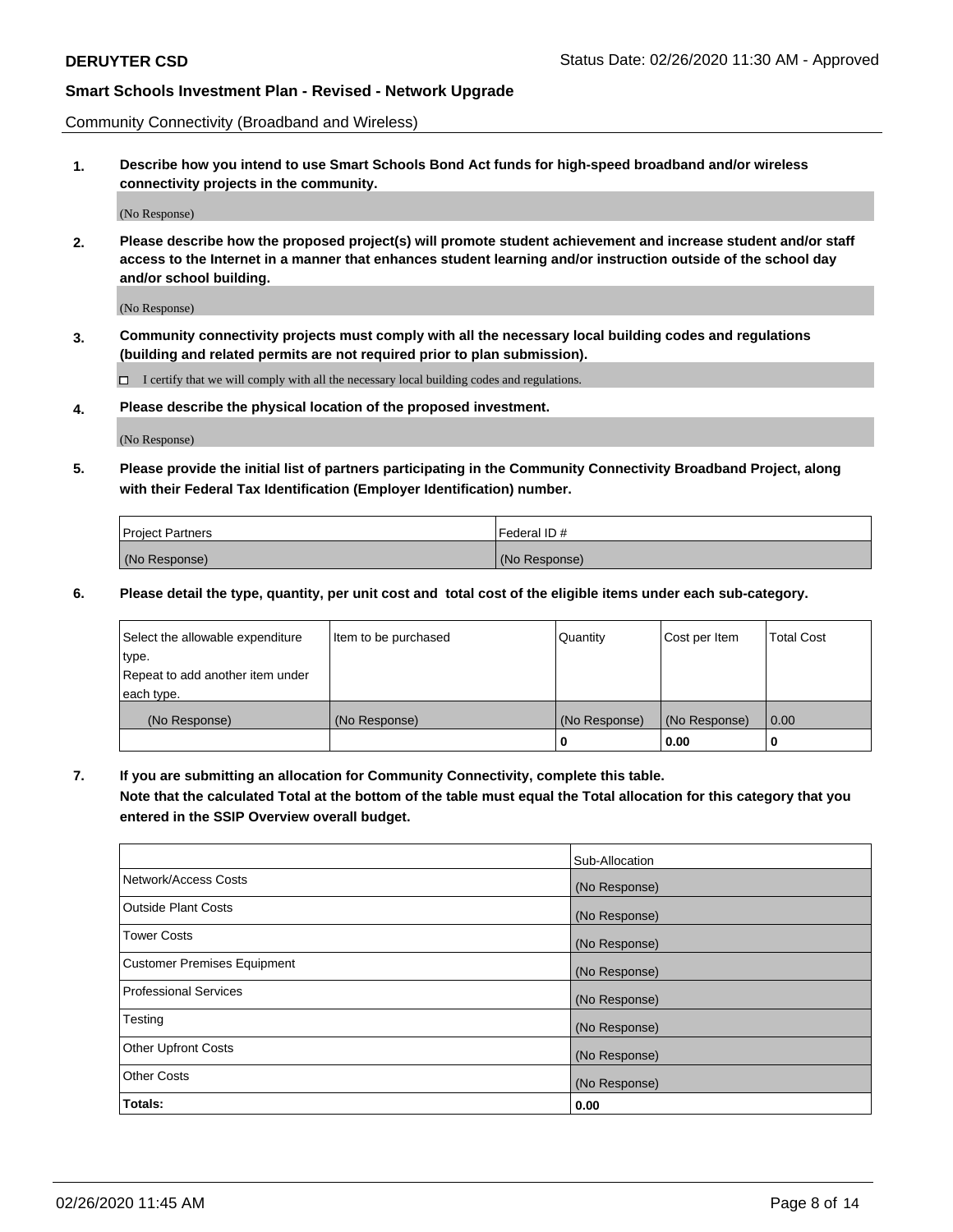#### Classroom Learning Technology

**1. In order for students and faculty to receive the maximum benefit from the technology made available under the Smart Schools Bond Act, their school buildings must possess sufficient connectivity infrastructure to ensure that devices can be used during the school day. Smart Schools Investment Plans must demonstrate that sufficient infrastructure that meets the Federal Communications Commission's 100 Mbps per 1,000 students standard currently exists in the buildings where new devices will be deployed, or is a planned use of a portion of Smart Schools Bond Act funds, or is under development through another funding source. Smart Schools Bond Act funds used for technology infrastructure or classroom technology investments must increase the number of school buildings that meet or exceed the minimum speed standard of 100 Mbps per 1,000 students and staff within 12 months. This standard may be met on either a contracted 24/7 firm service or a "burstable" capability. If the standard is met under the burstable criteria, it must be:**

**1. Specifically codified in a service contract with a provider, and**

**2. Guaranteed to be available to all students and devices as needed, particularly during periods of high demand, such as computer-based testing (CBT) periods.**

**Please describe how your district already meets or is planning to meet this standard within 12 months of plan submission.**

(No Response)

- **1a. If a district believes that it will be impossible to meet this standard within 12 months, it may apply for a waiver of this requirement, as described on the Smart Schools website. The waiver must be filed and approved by SED prior to submitting this survey.**
	- By checking this box, you are certifying that the school district has an approved waiver of this requirement on file with the New York State Education Department.
- **2. Connectivity Speed Calculator (Required). If the district currently meets the required speed, enter "Currently Met" in the last box: Expected Date When Required Speed Will be Met.**

|                  | l Number of     | Required Speed | Current Speed in | <b>Expected Speed</b> | <b>Expected Date</b>                |
|------------------|-----------------|----------------|------------------|-----------------------|-------------------------------------|
|                  | <b>Students</b> | l in Mbps      | l Mbps           | to be Attained        | When Required                       |
|                  |                 |                |                  |                       | Within 12 Months  Speed Will be Met |
| Calculated Speed | (No Response)   | 0.00           | (No Response)    | l (No Response)       | (No Response)                       |

**3. If the district wishes to have students and staff access the Internet from wireless devices within the school building, or in close proximity to it, it must first ensure that it has a robust Wi-Fi network in place that has sufficient bandwidth to meet user demand.**

**Please describe how you have quantified this demand and how you plan to meet this demand.**

(No Response)

**4. All New York State public school districts are required to complete and submit an Instructional Technology Plan survey to the New York State Education Department in compliance with Section 753 of the Education Law and per Part 100.12 of the Commissioner's Regulations.**

**Districts that include educational technology purchases as part of their Smart Schools Investment Plan must have a submitted and approved Instructional Technology Plan survey on file with the New York State Education Department.**

- By checking this box, you are certifying that the school district has an approved Instructional Technology Plan survey on file with the New York State Education Department.
- **5. Describe the devices you intend to purchase and their compatibility with existing or planned platforms or systems. Specifically address the adequacy of each facility's electrical, HVAC and other infrastructure necessary to install and support the operation of the planned technology.**

(No Response)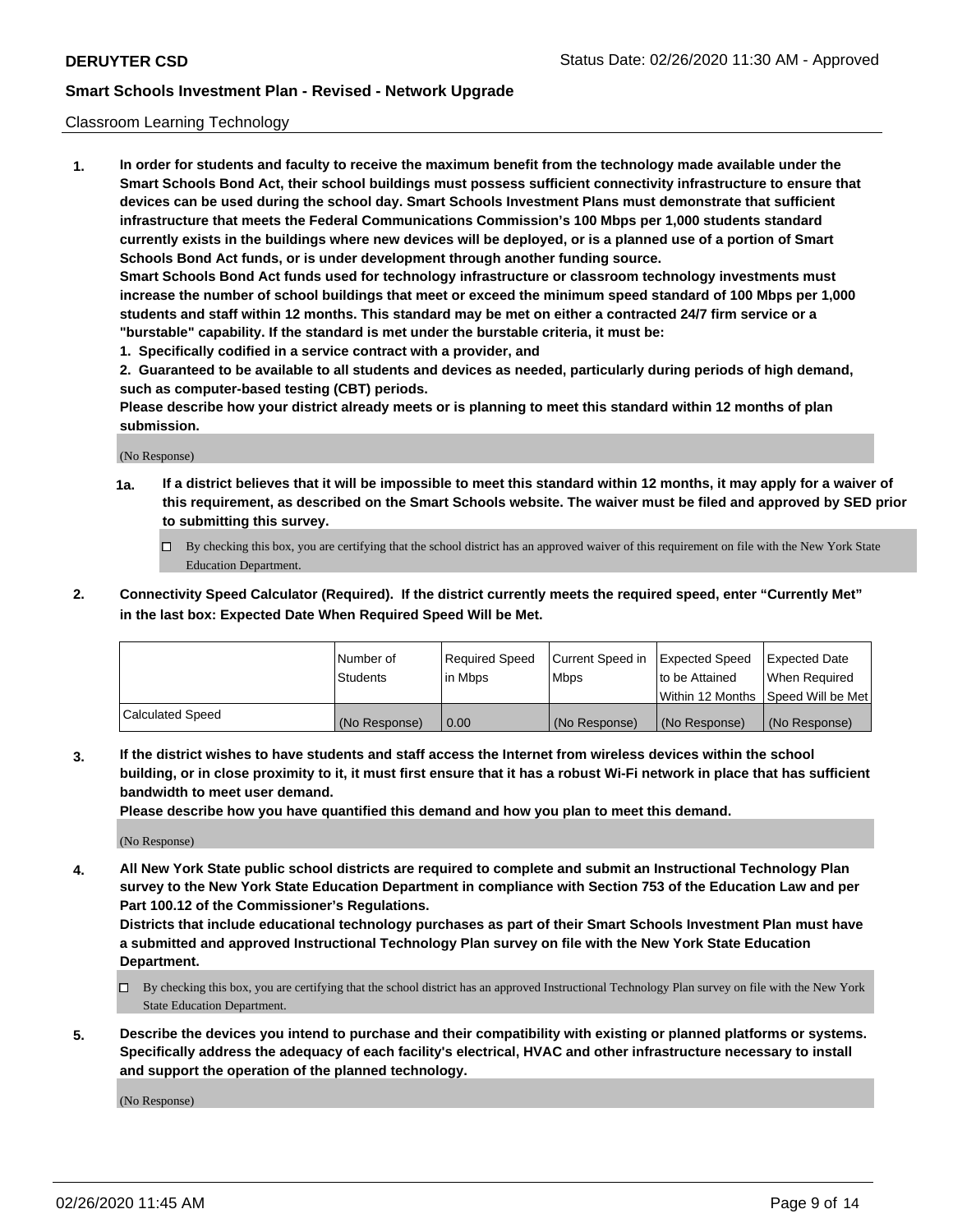#### Classroom Learning Technology

- **6. Describe how the proposed technology purchases will:**
	- **> enhance differentiated instruction;**
	- **> expand student learning inside and outside the classroom;**
	- **> benefit students with disabilities and English language learners; and**
	- **> contribute to the reduction of other learning gaps that have been identified within the district.**

**The expectation is that districts will place a priority on addressing the needs of students who struggle to succeed in a rigorous curriculum. Responses in this section should specifically address this concern and align with the district's Instructional Technology Plan (in particular Question 2 of E. Curriculum and Instruction: "Does the district's instructional technology plan address the needs of students with disabilities to ensure equitable access to instruction, materials and assessments?" and Question 3 of the same section: "Does the district's instructional technology plan address the provision of assistive technology specifically for students with disabilities to ensure access to and participation in the general curriculum?")**

**In addition, describe how the district ensures equitable access to instruction, materials and assessments and participation in the general curriculum for both SWD and English Language Learners/Multilingual Learners (ELL/MLL) students.**

(No Response)

**7. Where appropriate, describe how the proposed technology purchases will enhance ongoing communication with parents and other stakeholders and help the district facilitate technology-based regional partnerships, including distance learning and other efforts.**

(No Response)

**8. Describe the district's plan to provide professional development to ensure that administrators, teachers and staff can employ the technology purchased to enhance instruction successfully.**

**Note: This response should be aligned and expanded upon in accordance with your district's response to Question 1 of F. Professional Development of your Instructional Technology Plan: "Please provide a summary of professional development offered to teachers and staff, for the time period covered by this plan, to support technology to enhance teaching and learning. Please include topics, audience and method of delivery within your summary."**

(No Response)

- **9. Districts must contact one of the SUNY/CUNY teacher preparation programs listed on the document on the left side of the page that supplies the largest number of the district's new teachers to request advice on innovative uses and best practices at the intersection of pedagogy and educational technology.**
	- By checking this box, you certify that you have contacted the SUNY/CUNY teacher preparation program that supplies the largest number of your new teachers to request advice on these issues.
	- **9a. Please enter the name of the SUNY or CUNY Institution that you contacted.**

(No Response)

**9b. Enter the primary Institution phone number.**

(No Response)

**9c. Enter the name of the contact person with whom you consulted and/or will be collaborating with on innovative uses of technology and best practices.**

(No Response)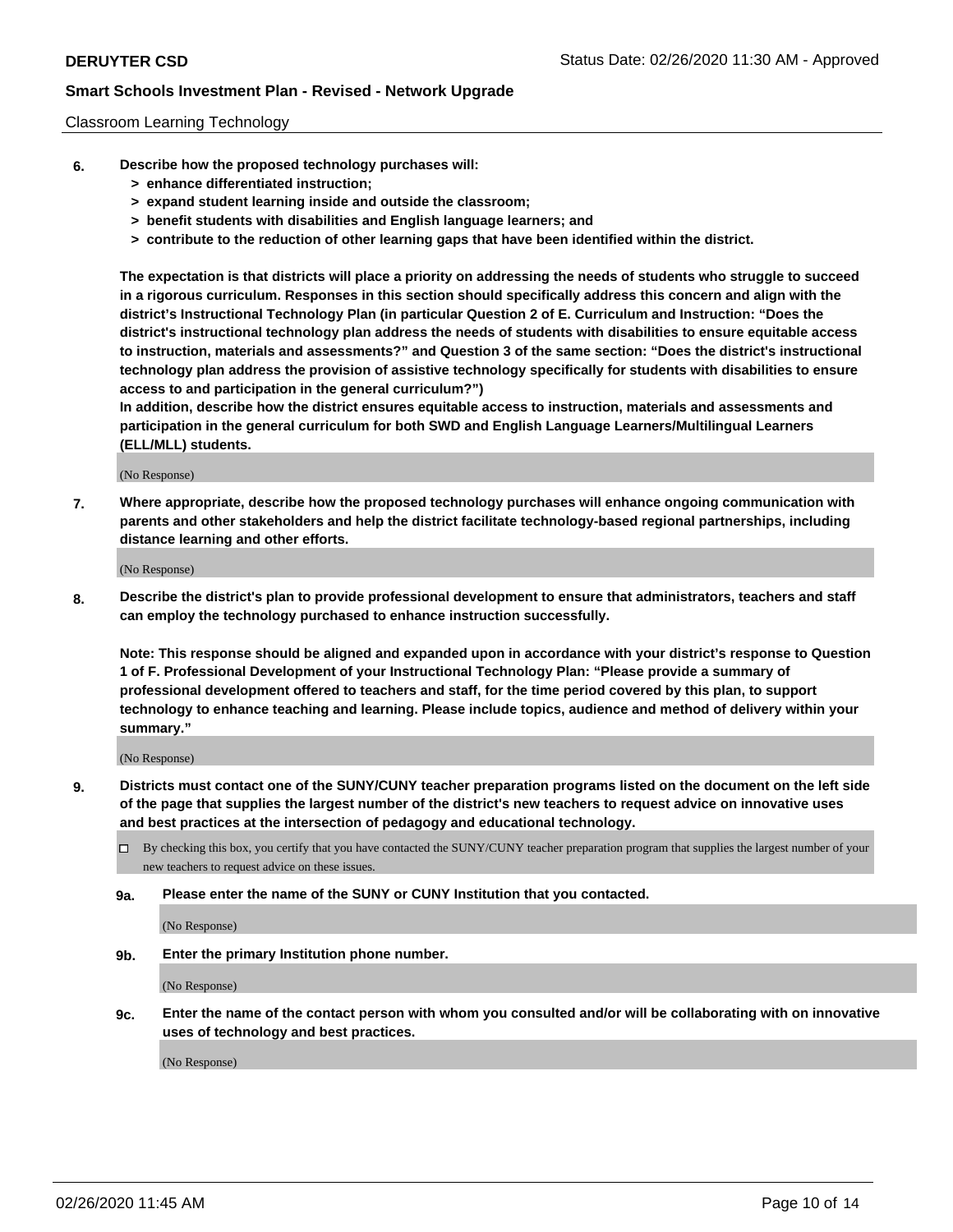#### Classroom Learning Technology

**10. To ensure the sustainability of technology purchases made with Smart Schools funds, districts must demonstrate a long-term plan to maintain and replace technology purchases supported by Smart Schools Bond Act funds. This sustainability plan shall demonstrate a district's capacity to support recurring costs of use that are ineligible for Smart Schools Bond Act funding such as device maintenance, technical support, Internet and wireless fees, maintenance of hotspots, staff professional development, building maintenance and the replacement of incidental items. Further, such a sustainability plan shall include a long-term plan for the replacement of purchased devices and equipment at the end of their useful life with other funding sources.**

 $\Box$  By checking this box, you certify that the district has a sustainability plan as described above.

**11. Districts must ensure that devices purchased with Smart Schools Bond funds will be distributed, prepared for use, maintained and supported appropriately. Districts must maintain detailed device inventories in accordance with generally accepted accounting principles.**

By checking this box, you certify that the district has a distribution and inventory management plan and system in place.

#### **12. Please detail the type, quantity, per unit cost and total cost of the eligible items under each sub-category.**

| Select the allowable expenditure<br>type.      | Item to be Purchased | Quantity      | Cost per Item | <b>Total Cost</b> |
|------------------------------------------------|----------------------|---------------|---------------|-------------------|
| Repeat to add another item under<br>each type. |                      |               |               |                   |
| (No Response)                                  | (No Response)        | (No Response) | (No Response) | 0.00              |
|                                                |                      |               | 0.00          |                   |

#### **13. Final 2014-15 BEDS Enrollment to calculate Nonpublic Sharing Requirement (no changes allowed.)**

|              | l Public Enrollment | Nonpublic Enrollment | <b>Total Enrollment</b> | Nonpublic<br>l Percentage |
|--------------|---------------------|----------------------|-------------------------|---------------------------|
| l Enrollment | 401                 |                      | 401.00                  | 0.00                      |

### **14. If you are submitting an allocation for Classroom Learning Technology complete this table.**

|                         | Public School Sub-Allocation | <b>Estimated Nonpublic Loan</b><br>Amount<br>(Based on Percentage Above) | Estimated Total Public and<br>Nonpublic Sub-Allocation |
|-------------------------|------------------------------|--------------------------------------------------------------------------|--------------------------------------------------------|
| Interactive Whiteboards | (No Response)                | 0.00                                                                     | 0.00                                                   |
| Computer Servers        | (No Response)                | 0.00                                                                     | 0.00                                                   |
| Desktop Computers       | (No Response)                | 0.00                                                                     | 0.00                                                   |
| <b>Laptop Computers</b> | (No Response)                | 0.00                                                                     | 0.00                                                   |
| <b>Tablet Computers</b> | (No Response)                | 0.00                                                                     | 0.00                                                   |
| Other Costs             | (No Response)                | 0.00                                                                     | 0.00                                                   |
| Totals:                 | 0.00                         | 0                                                                        | 0                                                      |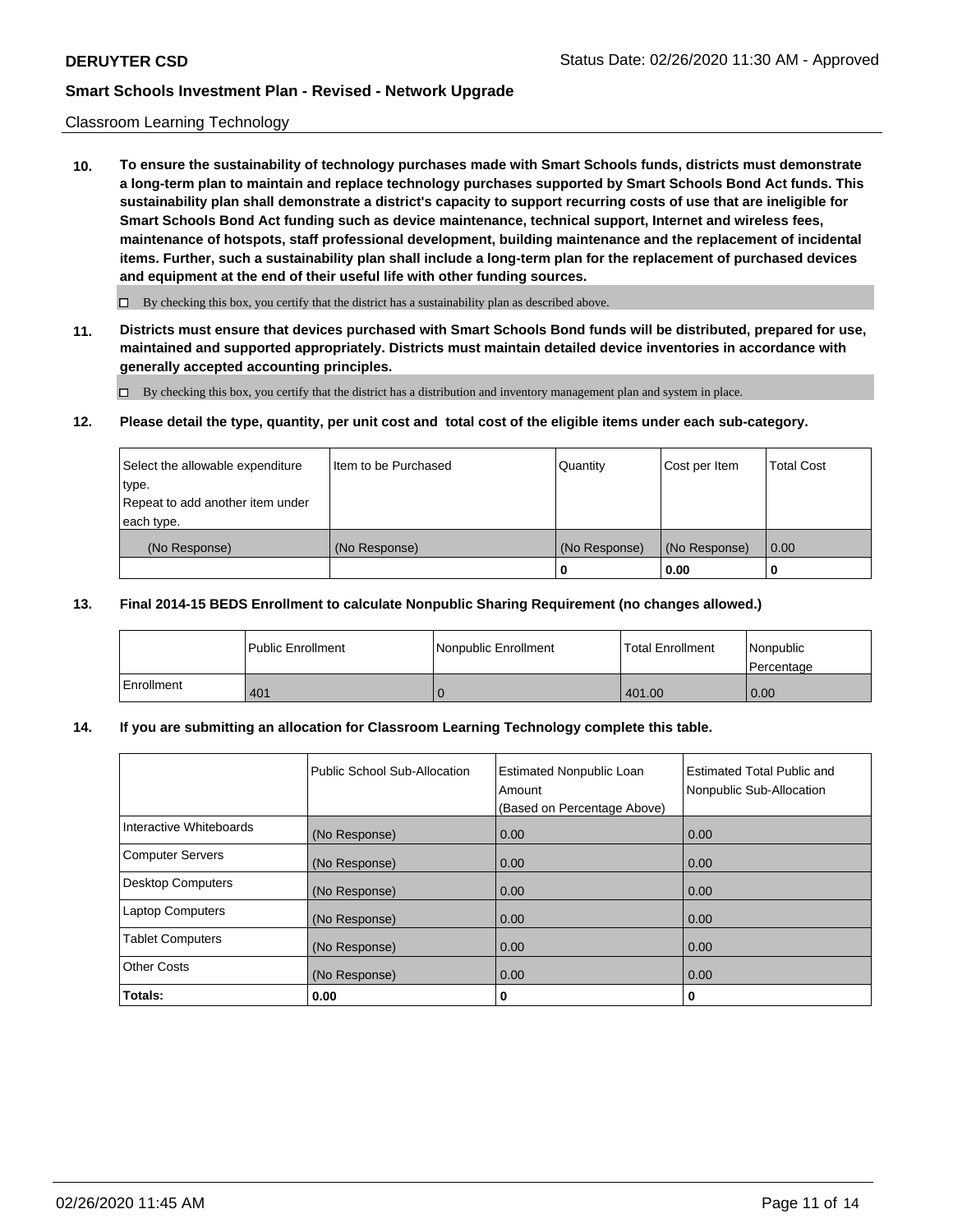#### Pre-Kindergarten Classrooms

**1. Provide information regarding how and where the district is currently serving pre-kindergarten students and justify the need for additional space with enrollment projections over 3 years.**

(No Response)

- **2. Describe the district's plan to construct, enhance or modernize education facilities to accommodate prekindergarten programs. Such plans must include:**
	- **Specific descriptions of what the district intends to do to each space;**
	- **An affirmation that new pre-kindergarten classrooms will contain a minimum of 900 square feet per classroom;**
	- **The number of classrooms involved;**
	- **The approximate construction costs per classroom; and**
	- **Confirmation that the space is district-owned or has a long-term lease that exceeds the probable useful life of the improvements.**

(No Response)

**3. Smart Schools Bond Act funds may only be used for capital construction costs. Describe the type and amount of additional funds that will be required to support ineligible ongoing costs (e.g. instruction, supplies) associated with any additional pre-kindergarten classrooms that the district plans to add.**

(No Response)

**4. All plans and specifications for the erection, repair, enlargement or remodeling of school buildings in any public school district in the State must be reviewed and approved by the Commissioner. Districts that plan capital projects using their Smart Schools Bond Act funds will undergo a Preliminary Review Process by the Office of Facilities Planning.**

**Please indicate on a separate row each project number given to you by the Office of Facilities Planning.**

| Project Number |  |
|----------------|--|
| (No Response)  |  |
|                |  |

**5. Please detail the type, quantity, per unit cost and total cost of the eligible items under each sub-category.**

| Select the allowable expenditure | Item to be purchased | Quantity      | Cost per Item | <b>Total Cost</b> |
|----------------------------------|----------------------|---------------|---------------|-------------------|
| type.                            |                      |               |               |                   |
| Repeat to add another item under |                      |               |               |                   |
| each type.                       |                      |               |               |                   |
| (No Response)                    | (No Response)        | (No Response) | (No Response) | 0.00              |
|                                  |                      | U             | 0.00          |                   |

**6. If you have made an allocation for Pre-Kindergarten Classrooms, complete this table. Note that the calculated Total at the bottom of the table must equal the Total allocation for this category that you entered in the SSIP Overview overall budget.**

|                                          | Sub-Allocation |
|------------------------------------------|----------------|
| Construct Pre-K Classrooms               | (No Response)  |
| Enhance/Modernize Educational Facilities | (No Response)  |
| <b>Other Costs</b>                       | (No Response)  |
| Totals:                                  | 0.00           |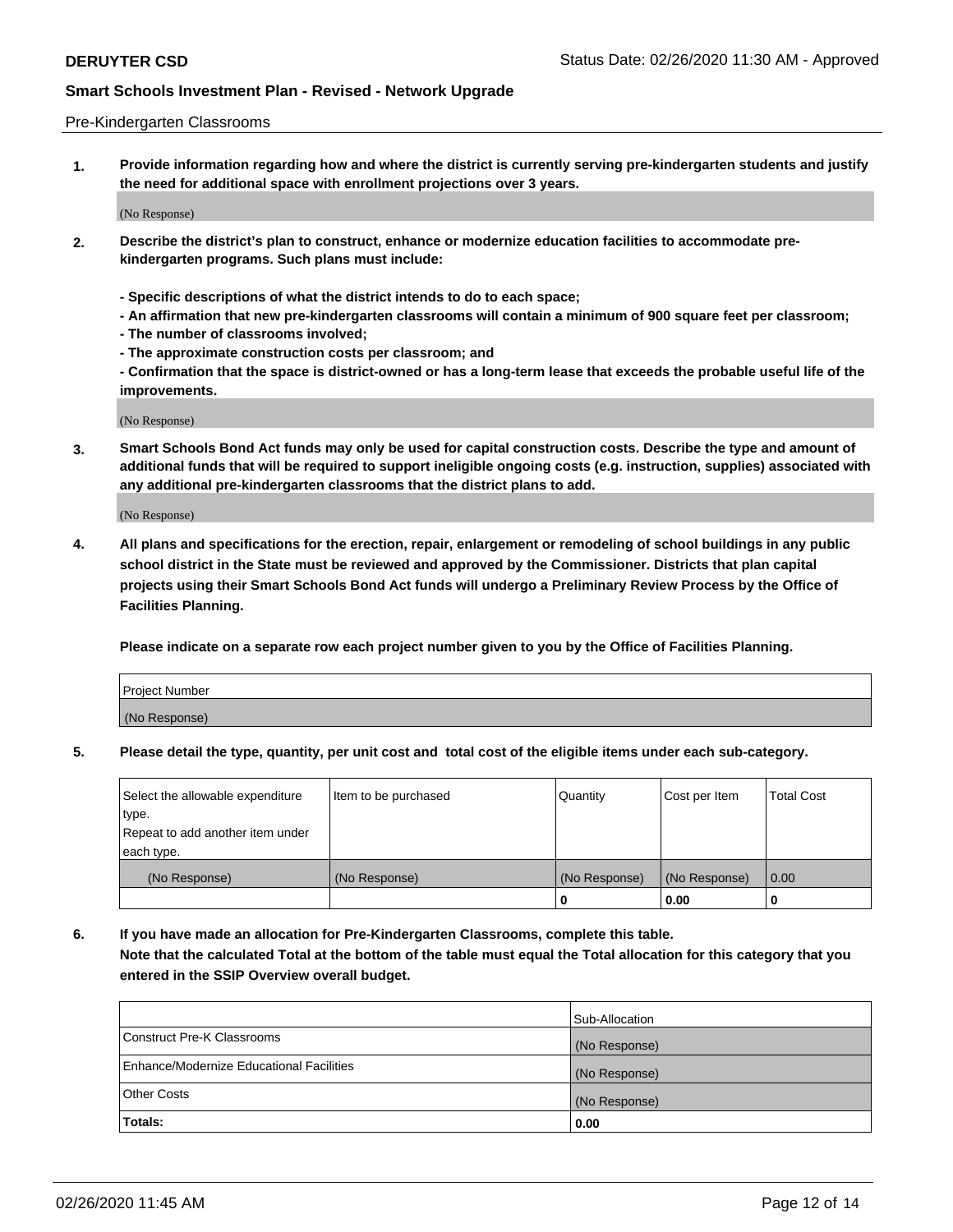Replace Transportable Classrooms

**1. Describe the district's plan to construct, enhance or modernize education facilities to provide high-quality instructional space by replacing transportable classrooms.**

(No Response)

**2. All plans and specifications for the erection, repair, enlargement or remodeling of school buildings in any public school district in the State must be reviewed and approved by the Commissioner. Districts that plan capital projects using their Smart Schools Bond Act funds will undergo a Preliminary Review Process by the Office of Facilities Planning.**

**Please indicate on a separate row each project number given to you by the Office of Facilities Planning.**

| Project Number |  |
|----------------|--|
|                |  |
|                |  |
|                |  |
| (No Response)  |  |
|                |  |
|                |  |

**3. For large projects that seek to blend Smart Schools Bond Act dollars with other funds, please note that Smart Schools Bond Act funds can be allocated on a pro rata basis depending on the number of new classrooms built that directly replace transportable classroom units.**

**If a district seeks to blend Smart Schools Bond Act dollars with other funds describe below what other funds are being used and what portion of the money will be Smart Schools Bond Act funds.**

(No Response)

**4. Please detail the type, quantity, per unit cost and total cost of the eligible items under each sub-category.**

| Select the allowable expenditure<br>∣type.     | Item to be purchased | Quantity      | Cost per Item | Total Cost |
|------------------------------------------------|----------------------|---------------|---------------|------------|
| Repeat to add another item under<br>each type. |                      |               |               |            |
| (No Response)                                  | (No Response)        | (No Response) | (No Response) | 0.00       |
|                                                |                      | u             | 0.00          |            |

**5. If you have made an allocation for Replace Transportable Classrooms, complete this table. Note that the calculated Total at the bottom of the table must equal the Total allocation for this category that you entered in the SSIP Overview overall budget.**

|                                                | Sub-Allocation |
|------------------------------------------------|----------------|
| Construct New Instructional Space              | (No Response)  |
| Enhance/Modernize Existing Instructional Space | (No Response)  |
| Other Costs                                    | (No Response)  |
| Totals:                                        | 0.00           |